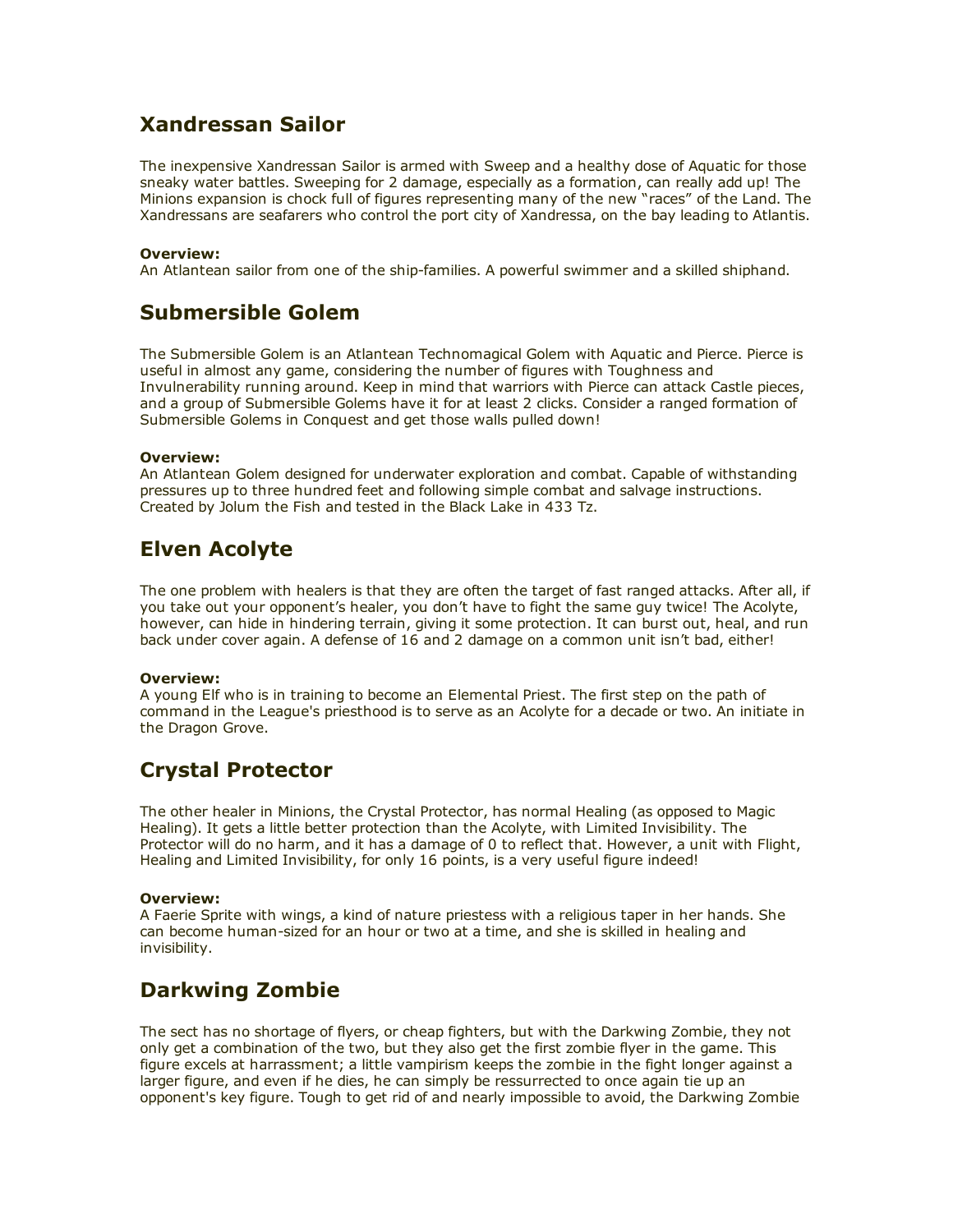is sure to keep an opponent in fits.

#### Overview:

Deathspeakers have a Necromantic ritual that gives their Zombie servants the ability to feed off the life force of their victims. These Darkwing Zombies, imbued with the power of flight, can drain the energies out of mages, warriors and Heroes alike.

# **Mindsifter**

Very few figures have Magic Confusion, and many players are themselves confused by this special ability. What good is an ability that doesn't let you attack or cause damage? Think of it this way: a lot of time during a battle is spent just trying to set up that perfect shot. Picture the look on your opponent's face after he uses three or four turns to get his pieces in a perfect crossfire position, only to have one of them run into the other's line of fire. The Mindsifter's attack value of 10 lets it land those Magic Confusion attacks. If it gets damaged, the Mindsifter has a click of Regeneration near the end of its dial, returning it nearly to full strength!

### Overview:

A Necropolis mentalist with the ability to mesmerize and control the mind. Mindsifting is a specialized art in Necromancy, comparable to the psychic talents that the Oracles of Rokos use to read minds and divine the future.

## Dwarven Thunder Gunner

Similar to the Dwarven Rotary Fuser, what this Gunner lacks in damage it makes up for in targets. Use the Thunder Gunners to take out weaker (or weakened) units while under the protection of Shield Maidens or other BPR support units. Very few single-base figures (or non-titans) have the potential to fire at four targets, so take full advantage of the Gunners!

### Overview:

A Rebel Dwarf armed with a sizable cannon.

# Khamsin Sniper

If you have a choice, use the Tough Sniper over the Standard. For 1 more point you get an extra click of Pierce, better defense and better attack stats overall. The Sniper is a great long-range unit: a 14 range with Pierce makes it a useful unit for nipping away at walls, 1 click at a time. Use it in Conquest ranged formations to do even more damage. Towers, Keeps and Gatehouses have 14 inches of ranged attack, so the Sniper can often maneuver out of range of the Castle piece and still attack. Its moderate defense value can sometimes be a liability, so consider some units with Defense to help shield the Sniper.

### Overview:

An assassin from Khamsin armed with a new, accurate prototype of the fuser. Great range, great ability. Snipers act as Khamsin's second line of guerrilla defense after the Khamsin Peacekeepers.

## Wereraven

Simply a beautiful figure, the Wereraven looks like it wants to fly right off its base! Like other Werecreatures, it has to be clicked past its initial slot, but after that it takes to the sky with powerful stats and a mean bite! Fly it around, Confusing other warriors and moving them to your advantage!

### Overview: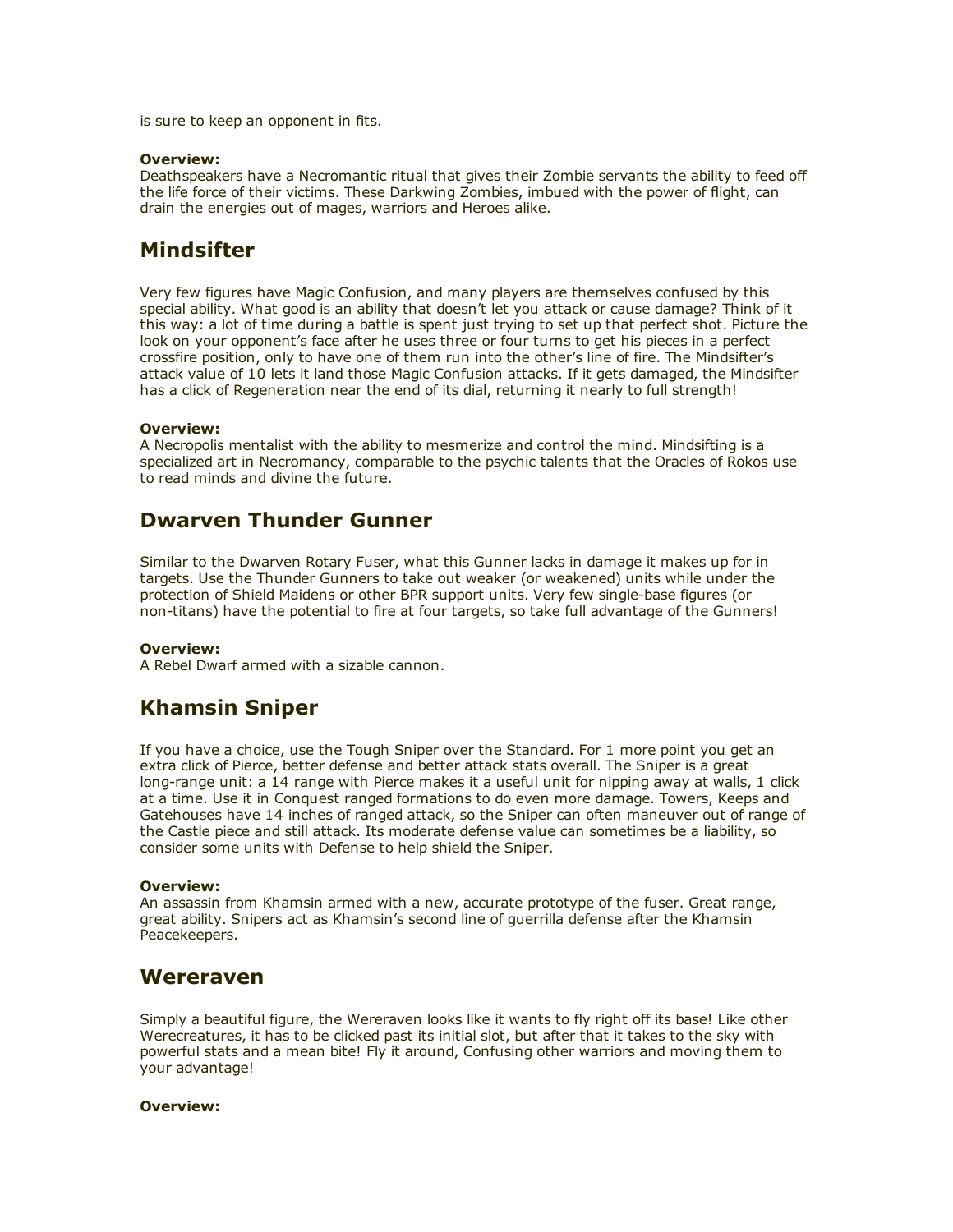A Mage Spawn with the ability to shapeshift from raven to human guise. Their shape doesn't allow them true flight, as they are much too heavy to stay off the ground for more than a few seconds at a time. Generally loners that don't associate with outsiders, or even others of their kind.

# Phooka

Like defenseless healers, Magic Enhancement warriors are often the first casualties on the battlefield. The Phooka manages to alleviate this problem with Limited Invisibility first and Stealth later, giving it protection from ranged attacks. If your opponent really wants to stop your Magic Enhancement, he'll have to move into close-combat range, where you can have other surprises waiting for him!

## Overview:

A mischievous Faerie creature that often waylays warlords, warriors and Heroes throughout the Wylden territories. Very, very irritating. A prankster and trickster without rhyme, reason or purpose.

# Brass Commander

As a cheap Command figure, the Brass Commander works particularly well in Conquest games, where actions are at a premium. It is best positioned as part of a back-rank Atlantis ranged formation, where its Toughness can provide anti-Ram cover for healers or powerful attackers. Its limited move and modest combat abilities make it unsuited for offensive operations.

## Overview:

An Atlantean Golem command device with limited combat capabilities but a strong ability to decipher strategies and trends on the battlefield.

# Thorn Maiden

With Venom, Pole Arm and a high defense value, this figure is a great deterrent to melee swarms and harassers. It can be used to cover vulnerable parts of a Rammable unique, like the Emerald Glade Mystery. With its high move and limited range, it can also be used to harass. Move it to threaten a key support piece like a healer, and force your target to push or bring another figure into contact with the Maiden.

## Overview:

An Elemental being shaped from thorns and brambles. Female in appearance and personality, but beneath the glamour, she's made of wood. Spirits summoned into specially prepared thorn trees by the gardeners of Roanne Valle.

# Spirit Taker

With Stealth and Sneak Attack, the Spirit Taker makes an effective bodyguard for a Magic Blast formation. It can use its Stealth to shield the formation behind hindering terrain while moving to Sneak Attack anyone who gets too close. With its high move, the Spirit Taker can also be used offensively to pick off stray enemy figures.

## Overview:

A pit-fighter from the Necropolis that has learned to kill with a single blow. Chosen from the pits by a powerful Necromantic benefactor, Spirit Takers learn essential magics that help them kill more effectively.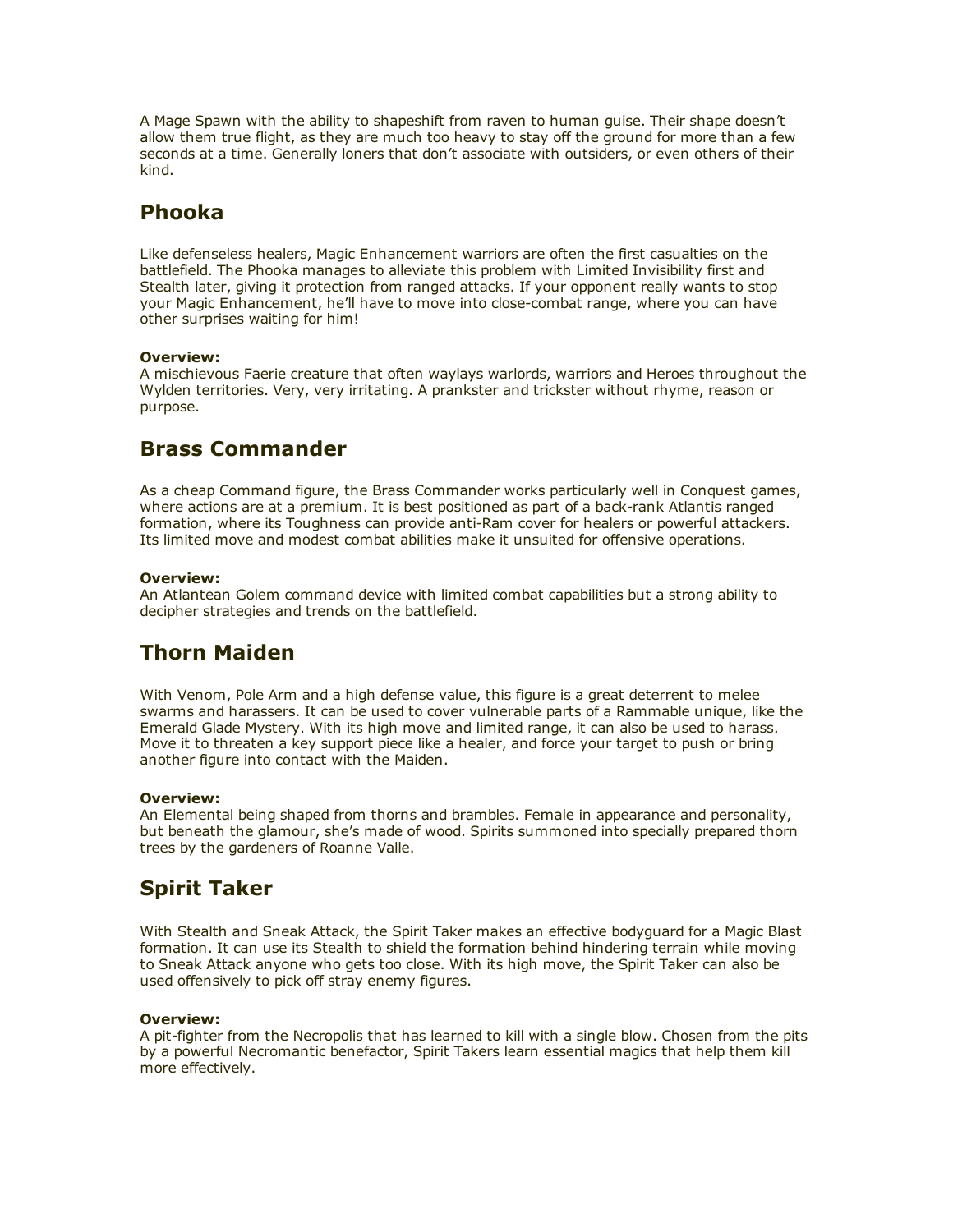## Dwarven Bombard

The Tough version, with its high attack and damage values, is perhaps the most point-effective Bombard to play. It can duel well against Amotep Gunners, since the Bombard has equal range, greater damage value and an immunity to Magic Enhancement. Its incredibly slow speed makes it a challenging piece to use, however, and it compares unfavorably to other ranged pieces with a similar point cost, such as the Troll Artillerist.

## Overview:

A Dwarf with a cannon strapped to its back. The cannon is extremely heavy and requires great physical strength to carry and fire.

# Glade Guardian

The Glade Guardian is essentially a cheaper, weaker version of the Centaur Lieutenant, with less power and durability and a splash of Regeneration thrown in. It works well as an inexpensive harasser remover for ranged formations. Because it lacks the durability and Battle Armor of the Lieutenant, it is not as well suited for attacking, but its low cost makes it more disposable.

## Overview:

Intelligent ghost wolves that ferociously guard the Emerald Glade from outsiders. Usually seen accompanying Emerald Glade Mysteries or their agents; rarely alone.

# Galeshi Emissary

With its Dodge ability, the Galeshi Emissary can be stationed at the front of a charging Orc pack, daring foes to hit it. Alternatively, this figure can be used in close-combat formations with Goblin Volunteers to increase your chances of getting off a successful Weapon Master attack.

### Overview:

A Galeshi warrior and deal-maker that has earned the respect of the Orc Raiders.

# Stalking Skeleton

One of the most powerful, cost-effective pieces in Minions, the Stalking Skeleton is a worthy alternative to the often-used weak Skeleton. Dodge gives it a good chance of engaging and surviving, and Quickness means that you can play a horde of these deadly creatures. Eight Stalking Skeletons and a Grave Robber can make a very dangerous army, although an extreme force like this would obviously be vulnerable to Ram and Venom.

### Overview:

A Mage Spawn that moves quicker than the eye; a kind of animated monster skeleton. Skeletons occur naturally in the Land; Stalkers tend to be found in Magestone-rich areas.

## Chimeric Worm

With its dial of three lives, this figure is a puzzle to play with and against. One key is to know the figure's statistics inside out. That way you can calculate it so that enemy hits leave the Worm on a powerful click. Don't hesitate to push it out of Demoralization to get it back to top effectiveness.

### Overview:

A three-headed worm, with each head having its own magical capabilities. Believed to be the spawn of Underworld creatures. The heads do not talk or negotiate. Tends to attack with one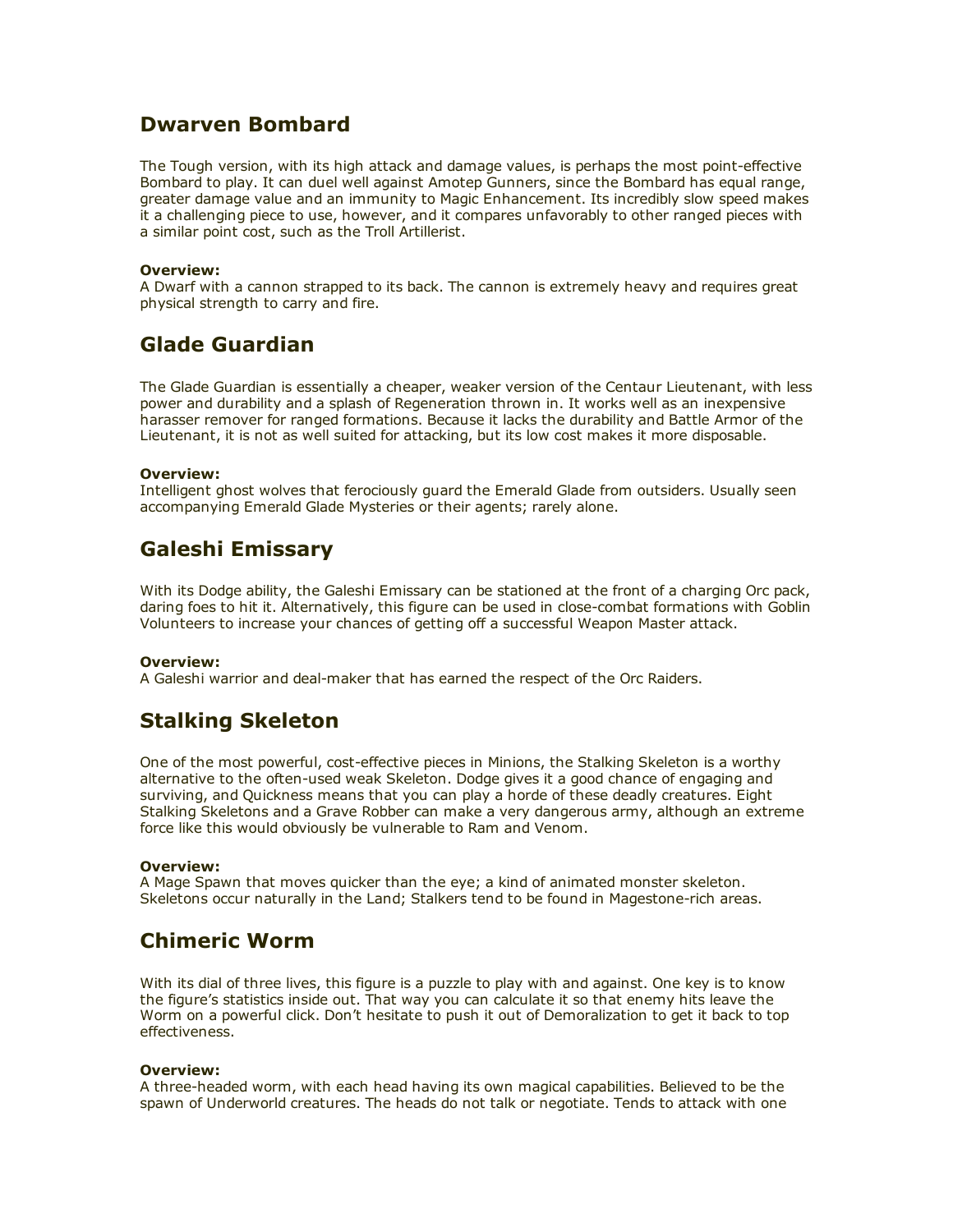head at a time.

## Shadow

It's hard to think of a more effective attacking combination than Charge and Limited Invisibility. The Shadow can screen for a charging melee force and then get off the first attack. Don't use the Shadow too recklessly, however. Its relatively modest attack rating makes it a poor-odds choice against powerful foes—try targeting enemy support pieces instead. And give it a lot of follow-up support so that it can Regenerate after a fight.

### Overview:

The Shadow is a semi-tangible, humanoid monster best identified by the set of animated tentacles growing out of it's spine. First seen only a few years ago, shortly after the Shyft emerged from their hidden Dungeon lairs, these skulking, murderous beasts have rapidly spread their menace throughout the entirety of the Land.

These fearsome monsters are becoming commonplace in the smaller Atlantean cities. Mazes of alleyways and buildings provide perfect hunting grounds for these hungry antagonists, and their ability to meld into shadow in an instant prevents archers and wizards alike from making easy kills.

A number of these monsters have been seen in the company of the fearsome Shyft, likely under the same empathic mind control that allows the Shyft to dominate other Mage Spawn into frenzied warriors. But on more than one occasion, whole camps of Shyft have been destroyed by packs of Shadows, leaving behind only corpses and carnage in their wake.

## Solonavi Drone

A Solonavi that works well in packs! In high-point games, a swarm of Drones can overwhelm many armies. With its excellent defense value, Battle Armor and high move, the Drone has a good chance of reaching ranged enemy figures relatively unscathed. Don't hesitate to push the Drone to get off a good Sweep.

### Overview:

Created from raw energy by their Solonavi masters, the Solonavi Drone is a being of pure energy and unbelievable malice. Pursuing their victims with a ferocity usually reserved for the assassins of the Necropolis Sect, these unstoppable hunters sprint and slash their way across battlefields, intent on cutting down the commanders and key warlords their masters want eliminated.

Shaped from little more than energy and will, these beings are believed to be extensions of the Solonavi that created them. While the Drones have occasionally acted as emissaries for their masters, they seem to have no true voice or mind of their own. The voice of their Solonavi master speaks eerily through their mouth, relaying orders and offers without any trace of emotion on the Drone's eyeless face.

As much as the shining Solonavi are entrancingly beautiful, the Drones are no less attractive. Sunlight tends to dance and refract within their bodies, occasionally casting scintillating rainbow patterns across their dancing weapons and armor. In combat the Drones tend to let their magical armor take most of the brunt of battle, preferring to reach their target in the shortest time possible and not bother with any secondary opponents. Stronger warriors can shatter a Drone's thick armor with a solid blow, but lesser warriors often have a difficult time distracting the Drone from its lethal cause.

## Xandressan Captain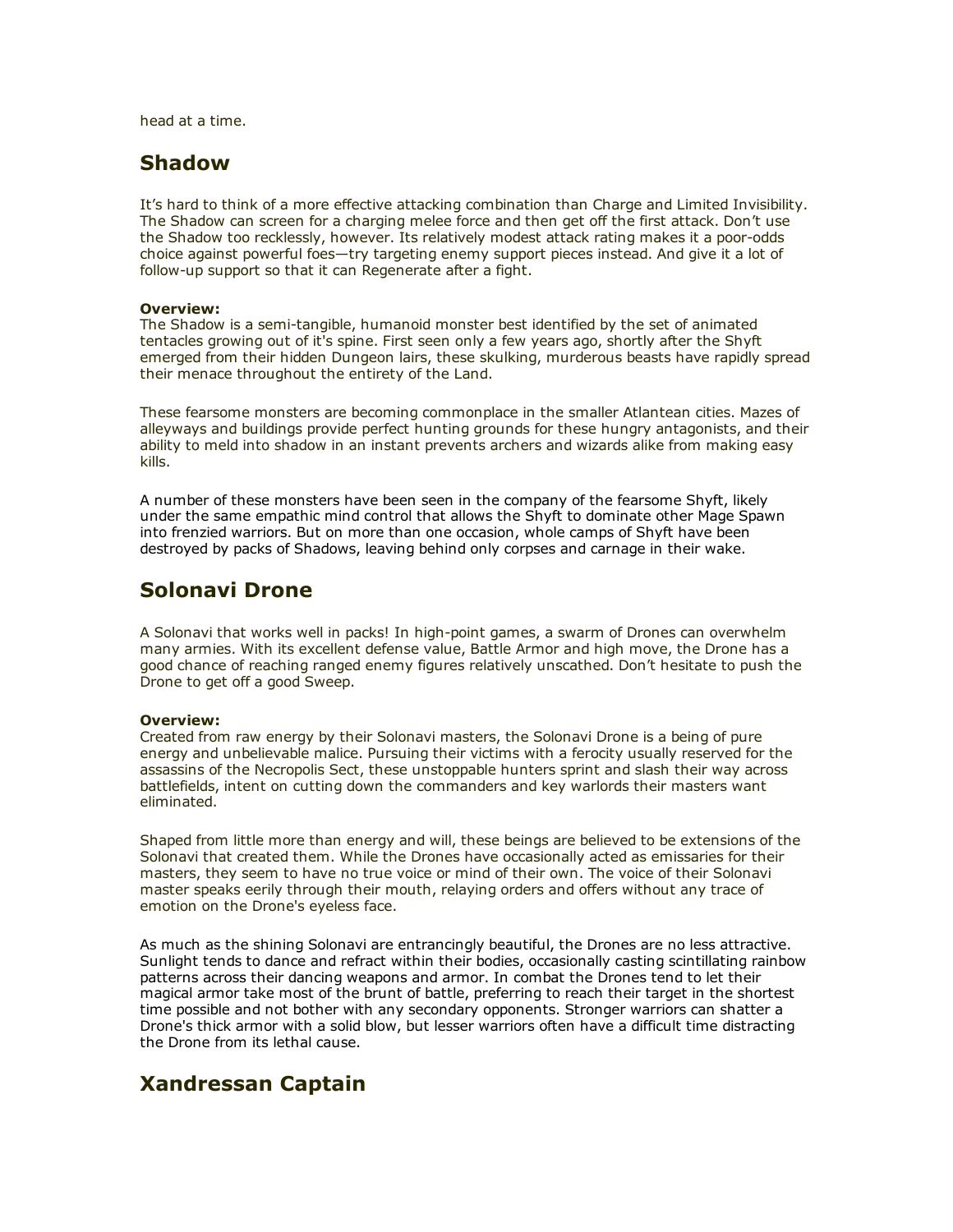The Xandressan Captain is a versatile piece whose combination of Aquatic, Flame/Lightning and Sweep gives the tournament player, who is presented with different opponents and terrain, a variety of options. Away from the tournament table, the Captain allows a player to largely determine the course of a game with the placement and use of aquatic terrain. The Captain can be used in almost innumerable tactical combinations with other Mage Knight pieces.

#### Overview:

The Xandressan trading ships are a common sight throughout the rivers and coastal regions of the Land, trading goods and supplies with communities of all sizes and types. While the Xandressans are loyal to their Atlantean masters, paying taxes and transporting Atlantean goods throughout the Land, they also trade with people of all factions, and carry a special neutrality that most warlords are loathe to violate. Attacking a Xandressan ship will result in trade abruptly ceasing in that part of the Land, which can be devastating to the local economy, and a warlord's standing within that geographical area.

The Xandressan Captain is the leader of a Xandressan family-ship, and is responsible for the safety and well-being of her crew. Where the ship travels and trades is purely the Captain's decision. A wise Captain will listen to the advice of her crew, but the responsibility weighs completely on her shoulders. A Captain's Boarder acts as the Captain's first-mate and war-leader, and coordinates messages from ship to ship, and ship to shore, using the special Xandressan flag-language code.

Each Xandressan ship represents a family of Xandressan peoples, and answer to no higher authority. While they pay their taxes to Atlantis and stand as good Atlantean citizens, Xandressan ships carry no troops or offensive weapons for the Empire or the Guild. The Atlanteans look down upon their trading with all of the Factions of the Land, but realize that the gold and goods they bring to Atlantis are well worth "overlooking" the Xandressan relations with the League, the Sect, and the other races of the Land.

As result of each ship being an autonamous entity, attempting to corrupt the "Xandressan nation" is near impossible, as the Xandressan captains act upon their own accord without answering to any higher authority. Those few Xandressan Captains that "go rogue" and begin careers of piracy have the rest of the Xandressan trading fleet to deal with, and don't often survive more than a season or two against the might of their seafaring relatives.

# Medicine Troll

This tribal healer is the choice for combat healing. Do you have a figure or squad that is critical to your strategy? Then free up 40-odd points for this Elemental  $M^*A^*S^*H$  unit. With 3 to 4 ranks of 15 defense and Toughness for 1, 2 or 3 clicks, this Troll can take a beating. Add an attack of 9 to 10 with a 3 damage, and it can dish out the hurt as well. Even if the Medicine Troll takes some damage, its 4 ranks of healing and a 180-degree arc ensure it can keep those critical units operational.

### Overview:

A male Troll fully trained in the ways of healing. Shamanic. The Medicine Trolls have always been part of the Troll tribes and act as advisors rather than leaders. Have red skin, just like all Trolls that can do magic.

## Cursed Hag

Hag, shmag—this crone is an infantry commander's dream. The Cursed Hag's 10-inch range for Magic Freeze forces an opponent to either stay away from its position or (with its defense of 15) to send good units directly at it. The Hag is a versatile piece, because once it is wounded and loses Magic Freeze it gains Necromancy and becomes a rear flank unit. The Hag has one last twist: 1 point of Regeneration, just prior to being demoralized. Cursed? Hardly.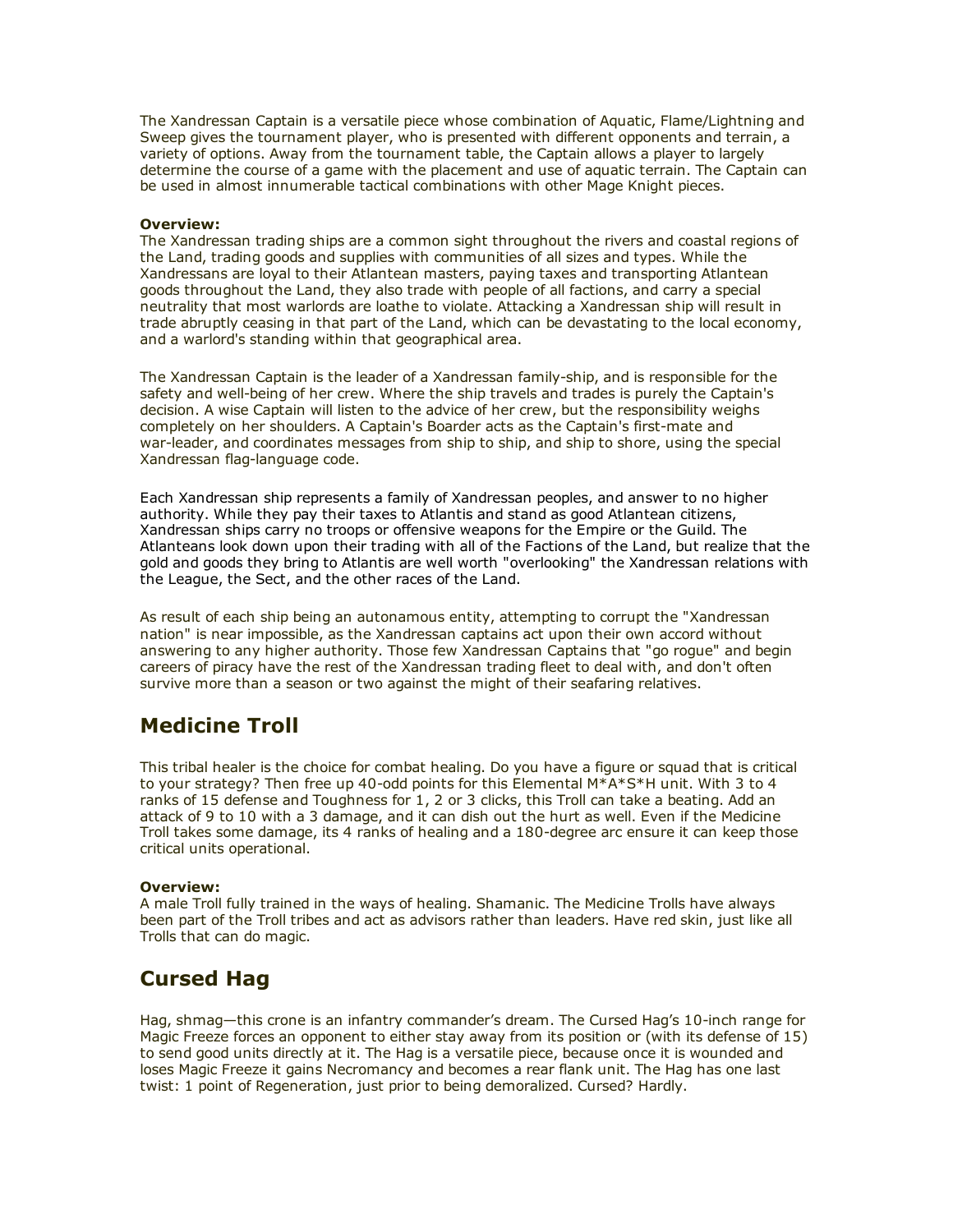### Overview:

A crazed witch who eats children and boils the hearts of Heroes. Generally a female sorceress who has traveled far along the path of Necromantic magic. A diviner of secrets and a follower of dark intuitions. One who craves knowledge but not position in the Necropolis Sect.

# Khamsin Peacekeeper

"Peace through strength" is the Peacekeeper's motto. Quickly moving slower allies into position to establish a hard-point against your opponent, the Khamsin Peacekeeper can be an essential unit for an experienced commander. Often paired with Dwarven troops, the Peacekeeper can bring an anti-magic force to the front one turn faster. With moderate but effective ranged attacks and a fearsome mastery of hand-to-hand combat, the Khamsin Peacekeeper has quickly become critical to Black Powder Rebel forces.

## Overview:

A border guard of the new Khamsin regime, keeping the peace inside and outside Khamsin. With their looming troubles with the Empire, the Khamsin need trusted people on the borders. Led by the Red Duchess of Khamsin.

## War Bard

The War Bard is the epitome of the inspiring leader. Exhorting its troops through song, the War Bard is adept at forcing its squads to march at its remarkable speed of 9 to 10 inches per turn. The War Bard's gift of song magically enhances the ranged attack of its squads. This Bard, however, is no simple troubadour. With Weapon Master, the War Bard has an attack of 10 that makes it a fearsome foe.

## Overview:

A High Elven bard that is a cunning fighter and an expert musician and frequently spies for the Relishan. They travel the Land looking for news, intrigue and adventure.

# Ironclad

As stalwart an Orc as there ever was, the Ironclad begins with a remarkable defense of 17 to 18, coupled with 2 to 3 levels of Toughness, which are followed by another 1 to 2 levels of Battle Armor! Beginning as a slow mover, the Ironclad becomes faster as it takes wounds, reflecting the peeling away of its heavy body armor. With its damage level of 4 and no ranged attack, a commander must get the Ironclad into hand-to-hand combat to get maximum benefit from this master of melee mayhem.

## Overview:

An Orc outfitted in the best (and heaviest) armor the Orc engineers can build, forge or find. No part of its armor is magical.

# Spine Sucker

Possessing a superior attack of 11, the Spine Sucker also has one of the most fearsome abilities in the MK universe—Venom—so a player can feel confident about wounding his opponents. Once the Sucker has taken a few wounds, the Mage Spawn gains 2 to 3 clicks of Vampirism. There's the added bonus of a 4-inch Pierce, and if that weren't enough, after losing Vampirism the Sucker gains Regeneration! A killer that's hard to stop, the Spine Sucker may be the best deal in Mage Knight.

### Overview:

This insect-like creature has a insatiable craving for marrow, and it's proboscis tongue is the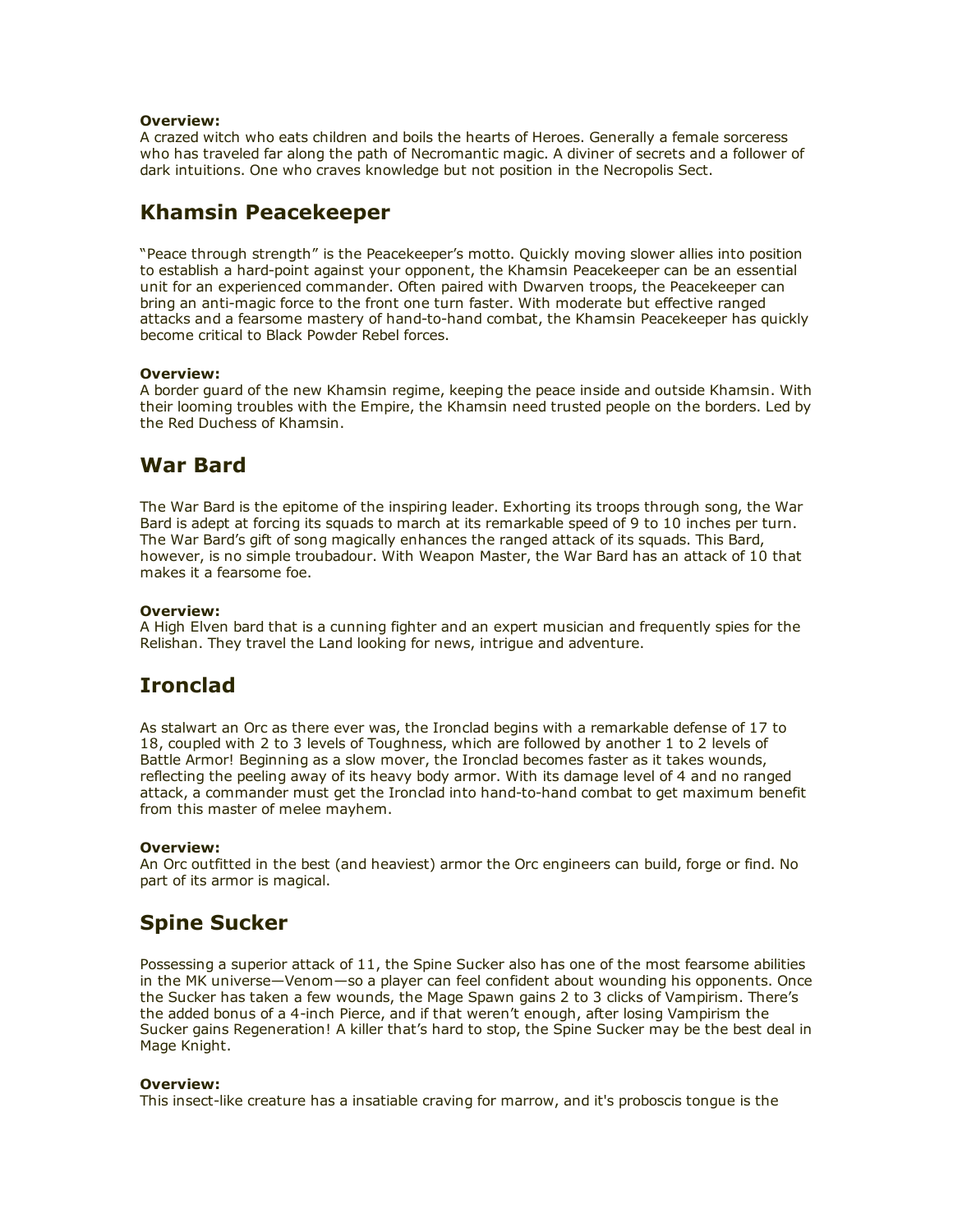perfect tool for drilling holes into it's victims bones. While the Spine Suckers originally were native to the Blasted Lands, over the last few years these malicious Mage Spawn have been sighted as far east as the Roa Galtor. Whether this is due to a natural pattern of reproduction, or whether Warlords have been taking these Mage Spawn with them to battlefields throughout the Land is unknown. While the creature can't fly, it's proboscis can snake out and punch through an Orc's chest cavity in seconds, leaving it little more than a dried husk by the time the Mage Spawn is done with its feeding frenzy.

# Krugg Headhunter

Continuing Minions' list of excellent Mage Spawn, the Krugg Headhunter is a welcome addition to the Shyft player's pool of resources. With a starting slot of Weapon Master followed by a devastating Sweep attack, the Headhunter's cost of 28, 31 and 37 points may initially seem high. But when you throw in a click of 16 Toughness followed by 15 Battle Armor, and you have a medium attack unit that can take on any other squad in the game!

## Overview:

Collecting the heads of its enemies with powerful swipes of its mountain-forged axe, the Headhunter is among the most feared of any of the Shyft's ogre army. As vicious as any enraged Dwarf with its melee weapon, the Headhunter's task within Krugg society is to specifically find food for the cookpots. By taking the heads for himself as a kind of status symbol, the body becomes fodder for the rest of the tribe. Compared to the social nature of the rest of the Krugg, the Headhunter is a solitary loner that prefers to keep his thoughts to himself. Thought to be smarter than his tribemates, the Krugg has been seen both leading Shyft armies onto the battlefield, as well as sneaking around enemy lines for the chance to behead a choice Magus or Necromancer. Every severed spine means another token of prowess, and for his constant contributions to the cookpot, the Headhunter is feared, revered, and respected by his ogre kin.

# Flayed Lord

Imagine a sniper with a grenade launcher, and you'll have a pretty good picture of the Flayed Lord. The Lord's Limited Invisibility and Flame/Lightning combination allows it to wound whole squads while remaining unmolested by return fire. The only drawback is its limited 6-inch range, but if the Flayed Lord gets into close combat, it briefly gains Command, adding a mid-game advantage. The Flayed Lord's 9 to 10 clicks of damage make it tough, while its 2 clicks of Vampirism and 1 click of Regeneration make it tough to kill. Finally, it has a 1-click Berserk attack of 4 to 5 before the end of its dial.

## Overview:

An undead monster that was created to protect ancient treasure sites. Their sole purpose is to ensure that the riches and heirlooms placed in their care are never stolen. They often guard one location for all of eternity.

# Solonavi Channeler

The ultimate healer, the Tough version of this piece costs 53 points, with a starting speed of 10, 12 attack, 17 defense, 3 damage, and a 12-inch range with a 180-degree arc. Compare this to any other piece, and you won't find better. What is even more astounding is that for 20 points less, the Weak version of the Channeler doesn't drop off much! The clincher is that since the Channeler is Berserk much of the time, it cannot be captured, unlike every other healer in Mage Knight.

## Overview:

A Solonavi that is used to store, ingest or expel energies taken by the other Solonavi. They are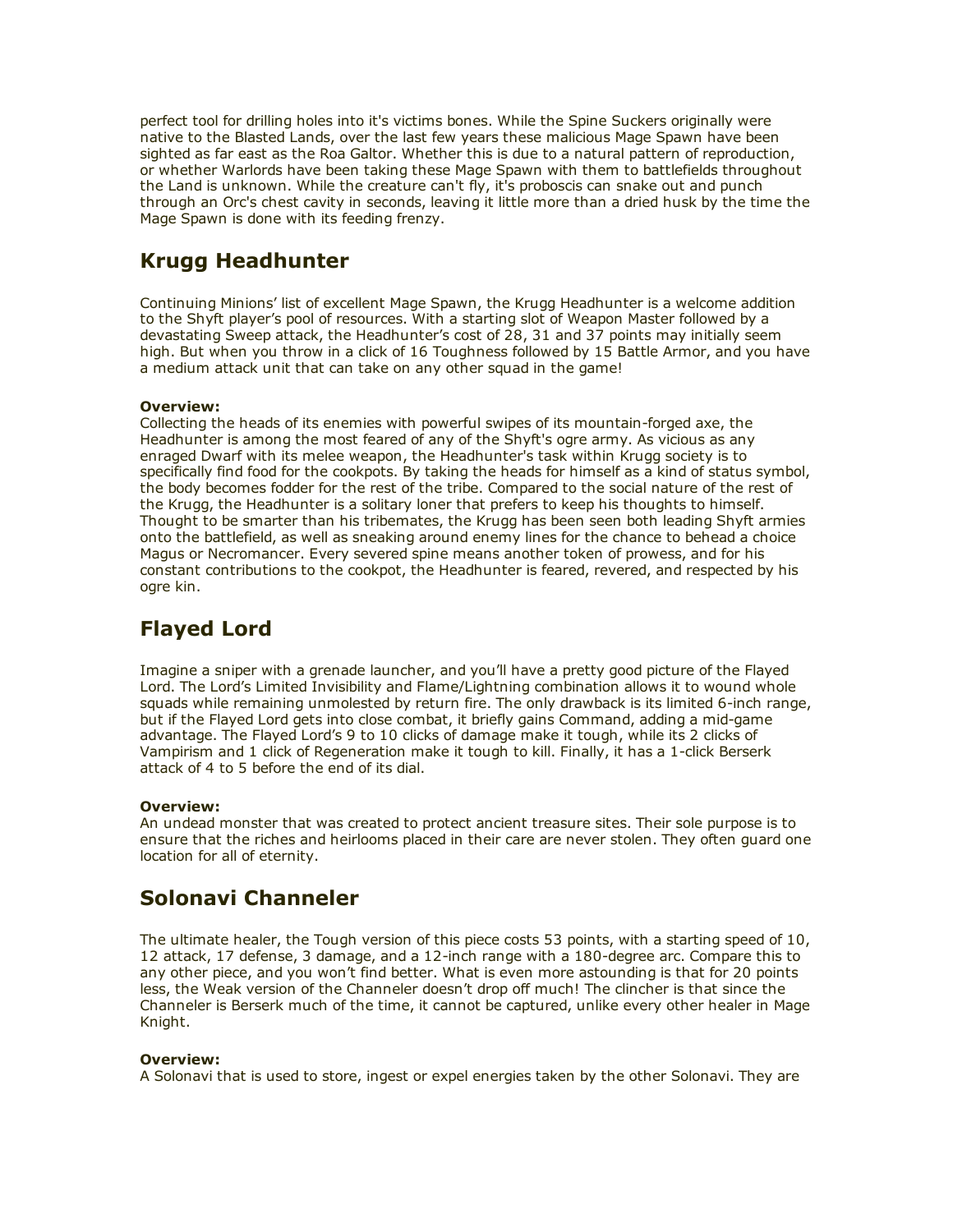comparable to Solonavi Golems but far more dangerous.

## Xandressan Boarder

A close-combat expert that puts others to shame, the Xandressan Boarder needs protection to get up close and really cut loose, but with Quickness and an 11 speed value it can get into melee more quickly than most. When it takes damage, it loses Quickness and Berserk but gains some excellent abilities, such as Dodge and Weapon Master, about midway down the dial. Near the end of the dial it gains Dodge again. This is a strong piece across the board, with very few weak spots. Get it into a big fray quickly and watch it go to town.

## Overview:

As the second in command on Xandressan ships, and as the war-leader and defense coordinator for their vessel, the Xandressan Boarder is often feared by pirates and vagabonds for both his prowess and his raging battle fury. Even the slightest threat against his vessel, his captain, his crew, or his friends results in a controlled rage that often proves deadly for his opponents. Able to climb through the rigging with top speed, or to dance through a crowd of opponents with his spinning blade, the wrath of the Xandressan Boarders are rapidly becoming known to the Rebels as a major threat, ever since the Malia ship-clan was shelled by Rebel guns in the fall of the year 433 Tz.

# Amethyst Knight

An up-front combatant. Choose a tough figure on the board and Charge into combat with the Amethyst Knight. It deals great damage, and when it's taken a click or two, it gains Sweep and then Pole Arm, so smaller figures will think twice about getting into close combat with the Knight. It keeps Sweep and Pole Arm for a long time, so get it into combat and keep it there.

### Overview:

In the same fashion that the Atlanteans harvest raw Magestone and refine it the deadly substance into Magestone crystals for use in their Technomantic objects, the Elemental League has a ritual that can transform small amounts of Magestone into an harmless substance - a substance that is altered enough that Atlanteans can never use it for Technomantic purposes. The end result of this ritual is a purplish, resistant crystal that provides for excellent armor and swords. While the weapons that the Crystal Bladesmen use in combat are made from Magestone as well, the ritual to create that caliber of clear crystal is a much weaker spell, and doesn't provide the same damage-resistant qualities found in enchanted Amethyst.

An Amethyst Knight is typically found in the lower Wylden, guarding the areas just to the east of the Roa Galtor. It is believed by many of the Factions that a sanctuary for male Elementalists is concealed in one of the many forests that dot the League's homeland, just as the female Elementalists have their own base of power in the well-quarded Emerald Glade to the north of Roanne Valle. These powerful Knights constantly patrol the region, preventing spies and outsiders from discovering the true location of the Elemental stronghold. Whether the enchanted armor they wear is made within this hidden sanctum is unknown; but their ability on the battlefield to cut down their enemies is an undisputed fact.

# Sect Executioner

No one is safe from the Sect Executioner. With Quickness, Weapon Master, Toughness and Pierce in the first click, it's a prime choice for being Magically Levitated into a ranged-combat attack. Don't push past that first click, though, because that's the only click in which it has Quickness and one of only three with Weapon Master and Pierce. Throw the Executioner against figures with Toughness or Invulnerability for maximum effectiveness. A few clicks down it gains Flame/Lightning for a good, long time and then gets Battle Armor to keep it safe. Your best bet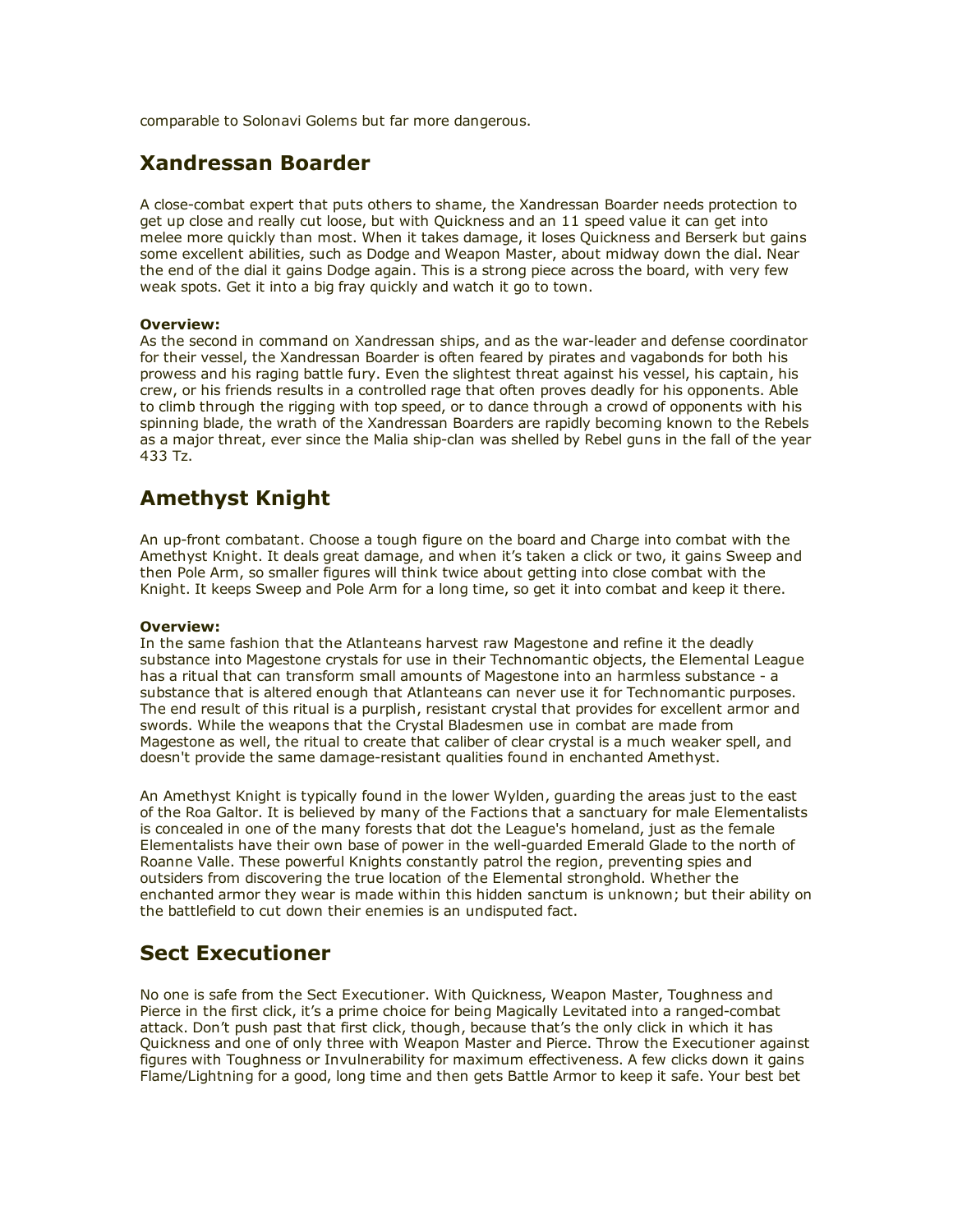is to keep it at range to take full advantage of its various special abilities.

#### Overview:

Amongst the rigid social strata of the Necropolis Sect, the Executioner is an anomaly. Having neither class nor station within either the warrior's hierarchy, or the wizard's ranks, the Sect Executioner serves the will of the leader of the Necropolis Sect, the Dark Prophet himself. Sent by the Prophet to remove those who have fallen from Sect favor, the Executioner makes examples of these miscreants, and ensures loyalty throughout the Necropolis through examples of brutality and bloodsport.

Outside of the Necropolis, the Prophet-Priests agents make for excellent infiltrators, and battlefield generals. Chosen from the ranks of exceptional pit-warriors who don't shy away from atrocity of any level, these warriors make up a cadre of exceptional warlords who are capable of handling nearly any assignment - especially if it involves the assassination of an enemy warlord or leader, or even one of the Sect's own that has violated the Dark Prophet's orders.

# Galeshi Sun Prophet

Inspiration is the domain of the Galeshi Sun Prophet. This figure allows you to add extra movement and actions to your army. It boasts Dodge to protect it for the first click and Sneak Attack to give it some damage-dealing capability. Keep it with a group at first, and then maneuver it behind an opposing figure to attack for some serious damage.

### Overview:

As the Galeshi desert peoples worship the sun as a god, the Galeshi Sun Prophet is a priest of the desert deity, armed with knowledge and the capability to shield his people from harm. Able to lead and command armies merely with the sound of his dominant voice, the Prophet is a great leader amongst the Galeshi peoples, and is seen as a purifier of evil and a defender of all the Galeshi tribes that live in the western deserts. Agents of the Necropolis Sect fear this man's wrath, as he is reputed to be able to destroy creatures of evil in a single blow, and to drive Galeshi warriors to victory by communing with the golden sun for knowledge. As a warrior, the Sun Prophet is not to be trifled with; as a man, he is a person of integrity and strength amidst the Galeshi peoples' most trying hour.

## Paladin Priest

The Paladin Priest is a big support piece, with plenty of Defend, Magic Healing and Magic Enhancement in the first half of the dial. Use Magic Healing with its two ranged attacks to really make it a healing force to be reckoned with. Near the end of the dial it shifts from Magic Healing to Healing and can then do some damage if you need it to. Keep it at the center of a formation to boost their defense value while still being able to heal.

### Overview:

Born of noble blood, this High Elf blends the warrior and religious traditions of the Rivvenheim Elves, combining the warrior's craft and a priest's piety into one. As a standard practice, each of the Warrior Temples in each of the hundred High Elven cities are ruled by a Paladin Prince, with a religious leader Temple Priest acting as his spiritual advisor and second in command. But in recent years, with so many Knights Immortal armies marching in the field, steps had to be taken to provide solid leadership when the Paladin Prince was away in the field. The answer was for the most martially-inclined Priests to step forward and take responsibility for the Temples, and to create a second hierarchy of leaders and champions that could take to the field in the name of the Knights Immortal.

While worship and veneration of the Heirraman gods is still a critical part of a Paladin Priest's life, commanding the Hundred Armies to victory over their lowland opponents is becoming more crucial with each passing year. In time, it may be possible that the structure of the Temples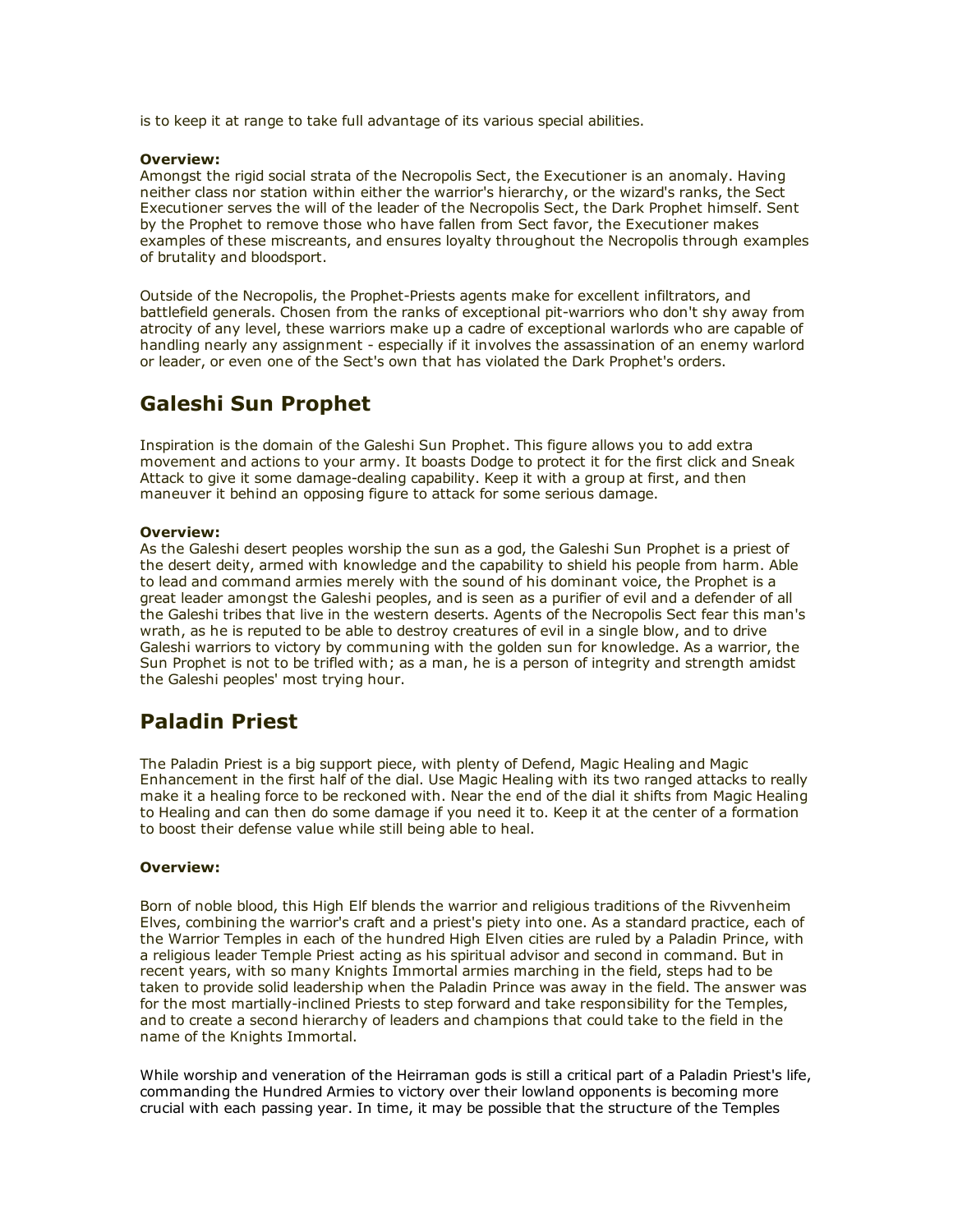may change again, depending upon the success of the Hundred Armies in their ongoing campaign to protect the Land from chaos.

# Orc Slaver

Get the Orc Slaver into base contact with as many figures as possible to get the maximum advantage from its Ram and Sweep abilities. With its increased arc, you should be able to nail two or three figures with a single move. Battle Armor helps protect it from ranged attacks, and at the end of the dial it goes Berserk in a last-ditch attempt to take some foes down with it.

## Overview:

Armed with a wicked pincer-mace loosely designed after the Amazon Mancatcher's unique model, the Orc Slaver prowls the Land looking for valuable prisoners to bring home to his tribal Khan masters. While often seen in the company of Goblins and Half-Trolls on the battlefield, the Orc Slaver is starting to be seen more in the northern cities of the Land, sent on kidnapping missions for their leaders. They are vile and cruel, and enjoy administering pain to their captives whenever they get the chance.

## Draconum Guardian

The Draconum Guardian is a powerhouse, and with Battle Fury all the way down the dial you can be sure it's not going to be captured. That's a good thing, because you can use every click of Flight, Defend and Weapon Master without fear. Fly it into close combat, and then get some other figures into base contact to take advantage of Defend while it uses Weapon Master to take out your foes. The Draconum Guardian is an Elite warrior that works with the Draconum or the Knights Immortal.

## Overview:

Born from the egg with the drive to grow, fight, and evolve, the Draconum are always on the lookout for new opponents and new challenges to measure themselves against. But when monstrous opponents are hard to find, new ways must be found to allow a Draconum to gain the experience they need to undergo the magical Chrysalis. Some Draconum, much to the chagrin of their elders, have found a way of answering this call by serving their traditional enemies, the Knights Immortal.

By fighting for the High Elves, the Draconum gain the benefit of potent magical weapons, enchanted armor, and martial forms that allow them to be even more deadly in combat. While these Draconum are not allowed within the lofty Rivvenheim mountains, and will never see a High Elven city, within the lowlands their pledges of servitude are willingly accepted by High Elven Paladin Princes and Temple Lords alike. A raging Draconum on the battlefield, armed with some of the best weapons that the Knigths Immortal have to offer, makes for a sight that brings terror to even the most experienced human warlord.

Most Draconum see this relationship as being perverse, and strongly advocate to their brethren to break ties with the High Elves as soon as possible. But the Draconum Guardians often stay with their new masters, as the tools they gain through servitude allow them not just to fight Heroes and champions from other factions - but whole armies of warriors at once!

## Magestone Draconum

Played well, the Magestone Draconum is a force to be reckoned with. Its most dangerous combination is three ranged attacks using Flame/Lightning. Used correctly, this could deal 3 clicks of damage to a minimum of three figures in base contact. On top of that it has Flight and Magic Enhancement to add some versatility. Support it with some figures that have Magic Enhancement, and it gets even more powerful. Near the end of the dial it gains Magic Retaliation, which should make those ranged magic-using types think twice about attacking.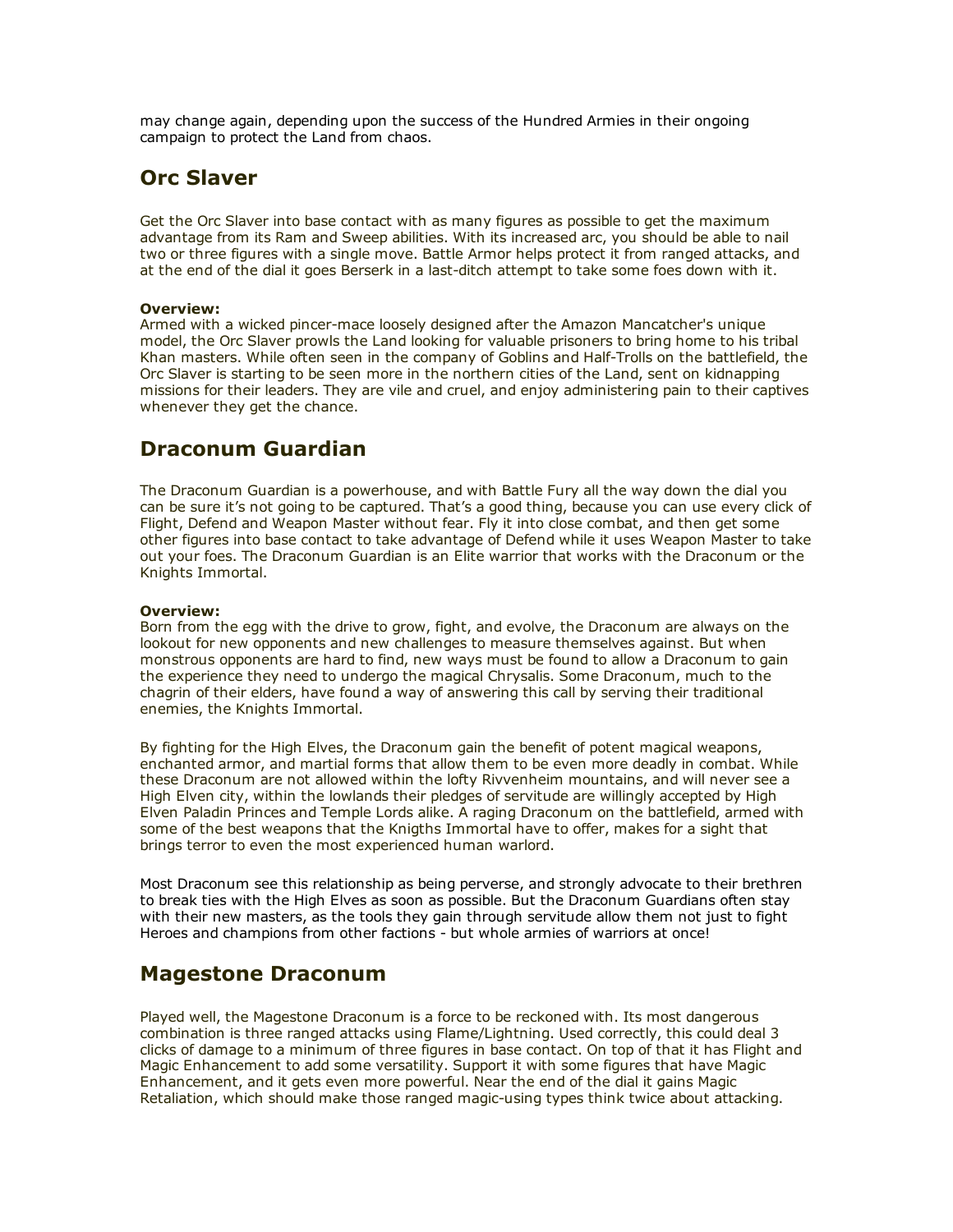The Magestone Draconum is an Elite warrior that works with the Draconum or the Atlantis Guild.

#### Overview:

Drawn to the allure and power of the Atlantean Technomancers, the Magestone Draconum fights for the Empire, in exchange for access to Magestone mines throughout the Land when the time for Chrysalis comes!

Armed with a monstrous lightning-cannon this Atlantean Champion has given up the ways of personal combat in exchange for wholesale destruction! Instead of facing off against single opponents, the Magestone Draconum revels in combat against squads of enemies, dissecting their strategies and analyzing their weaknesses with every passing moment. Where else in the Land but the Empire can a Draconum find such a variety of challenges and opponents in such great supply?

## Vampiric Draconum

The Vampiric Draconum gets tougher over its first few clicks (with increasing attack, defense and damage values), coupled with Command, Flight and Limited Invisibility. These abilities should keep it safe from ranged attacks while you get it into position to attack. After it loses those abilities, it gains Vampirism, so it can stay at or around its toughest levels, and Necromancy, so it can restock your army. Considering its damage value at this point, you may have a hard time justifying the use of Necromancy, but it's always open to you. Farther down the dial it gains Venom, Battle Fury and then Berserk. This is a great support or close-combat piece. The Vampiric Draconum is an Elite warrior that works with the Draconum or the Necropolis Sect.

#### Overview:

Trading growth and Chrysalis for vampiric power and the promise of eternity, the few Draconum that have joined with the Necropolis Sect to become Vampires have not regretted their decisions. Able to sneak and feed through crowded cities, and to fly from one building to the next in pursuit of prey, the Vampiric Draconum is a beast that most sane Warlords outright fear. While the Sect's Necromantic ritual that transforms the living into undead vampires is agonizingly painful, it is no more painful that the Chrysalis process that all Draconum must undergo at least once in their lives. The best part of all is that the need for Chrysalis is abandoned, as is the desire to constantly pursue combat with all comers. In place of the martial call is a blind fury and hatred towards the living, and an utter devotion to the Sect, their masters, and the Dark Prophet who sanctioned their place within the Necropolis.

Word is spreading of a new martial Order beginning to form within the Necropolis Sect; one made up of Draconum and Scalesworn who have sworn unto new masters in the hope for eternity and unlimited power.

## Amazon Draconum

The first female Draconum! She has Bound, so she can move and fire with a range of 12 inches, which means she can cover a large portion of the board. In addition to her range, she benefits from a 180-degree arc and Pierce on top of a 5 or 4 damage value. No one on the board is going to like that, but luckily you can rely on her high defense value and Dodge to protect her from attacks. A couple of clicks in she changes to Quickness and Magic Blast, interspersed with Dodge. Again, a perfect ranged combatant. Finally, at the end of the dial she gains Battle Fury and Berserk to boost her attack and damage values. The Amazon Draconum is an Elite warrior that works with the Draconum or the Black Powder Rebels.

## Overview:

An Amazon Draconum is a Draconum that has sworn an oath of sisterhood with the Amazons of Nepharus Mons. Before this point, female Draconum have never been seen in the Land, and the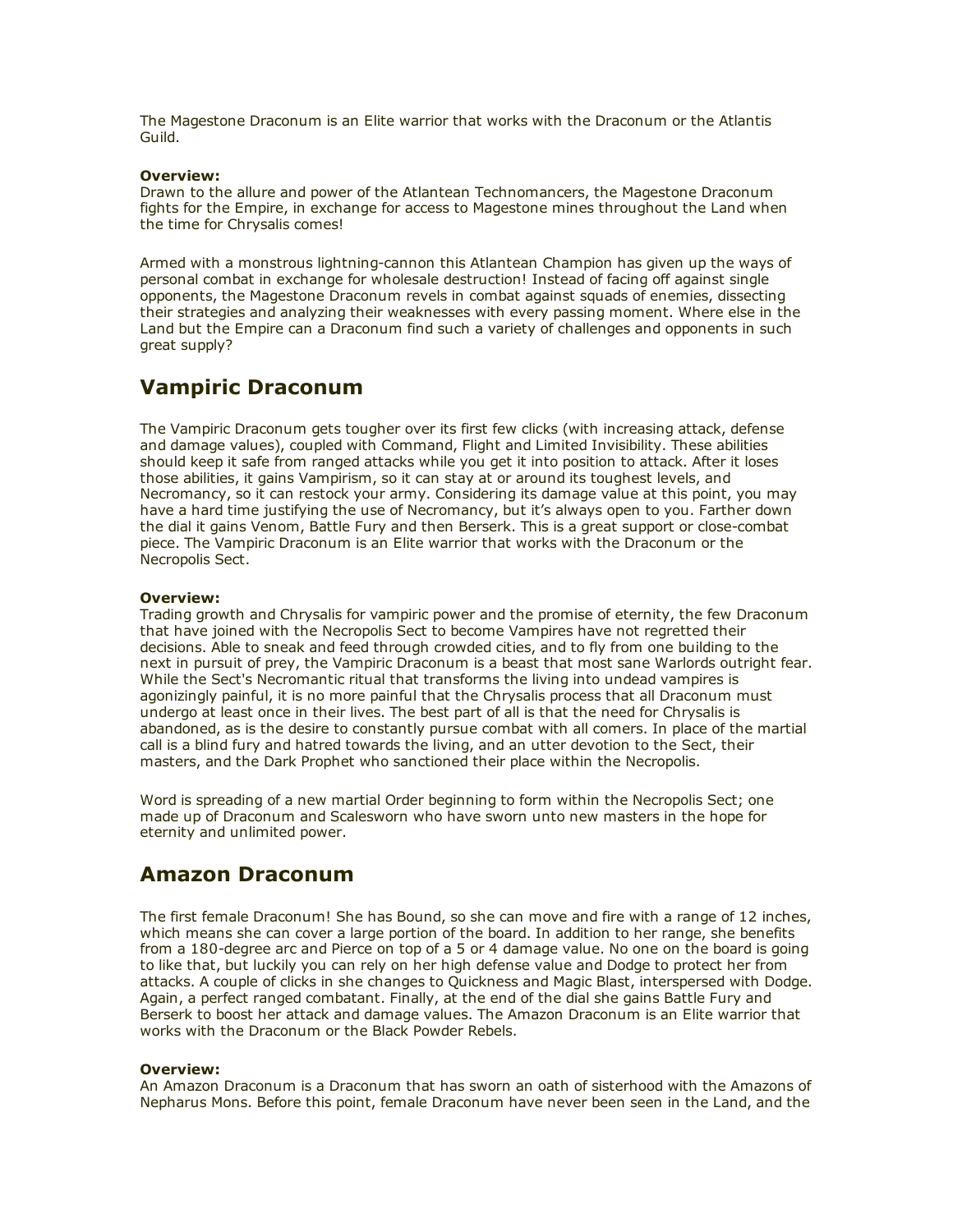appearance of these deadly Draconum warriors greatly changes the balance of power for the Rebellion! The very fact that the neutral Draconum, once comfortable in their aloof relations with the weaker races, are starting to choose sides amongst the factions is a remarkable event!

Little is known about female Draconum, save that they need to fight and evolve in the same way that their male counterparts do. They are private by nature, and unstoppable when it comes to defending their homes, fighting for their Rebel allies, or smashing any enemy that dares to face against her new Amazon sisters! Amazon Draconum take no qualms in cutting down any male Draconum that faces them, as any enemy on the battlefield is doomed to die, regardless of race, faction, or gender.

## **Tezlacore**

## Overview:

A Brass Commander. While this Golem is the best thinker that the Atlanteans have created thus far, it has no ability to move by itself and must be carried from place to place. The Tezlacore was captured by the Rebels, who used it to take Fort Wyndham from the Atlanteans.

# Splinter

## Overview:

A Thorn Maiden who lives in the gardens of Roanne Valle. She defends the interior of the gardens and is a prized plant herself. She is occasionally assigned to work outside the gardens for crucial missions.

## **Stiletto**

### Overview:

A Spirit Taker who works for the Order of Vladd, and thus the Deathspeaker Aeradon. Stiletto was killed in Torg Boneknitter's devastating victory over the Wolfwitch in the "Dark Omens" campaign.

# Bombardo

### Overview:

A Dwarven Bombard. Speaks with an outrageous accent and acts as one of Duke Skala's trusted lieutenants.

## **Warpath**

## Overview:

A mystical Glade Guardian that leads a giant pack of silver-furred ghost wolves in the forests surrounding the Emerald Glade.

## Hadim

### Overview:

A Galeshi Emissary sent to parley with Kzar Nabar and the Orcs and persuade them to attack along a predetermined route into Prieska. A wise man, but embroiled in a feud with Rajidon over his occasionally deranged behavior. Hadim is currently leading Kzar Nabar's Orc army through the Blasted Lands.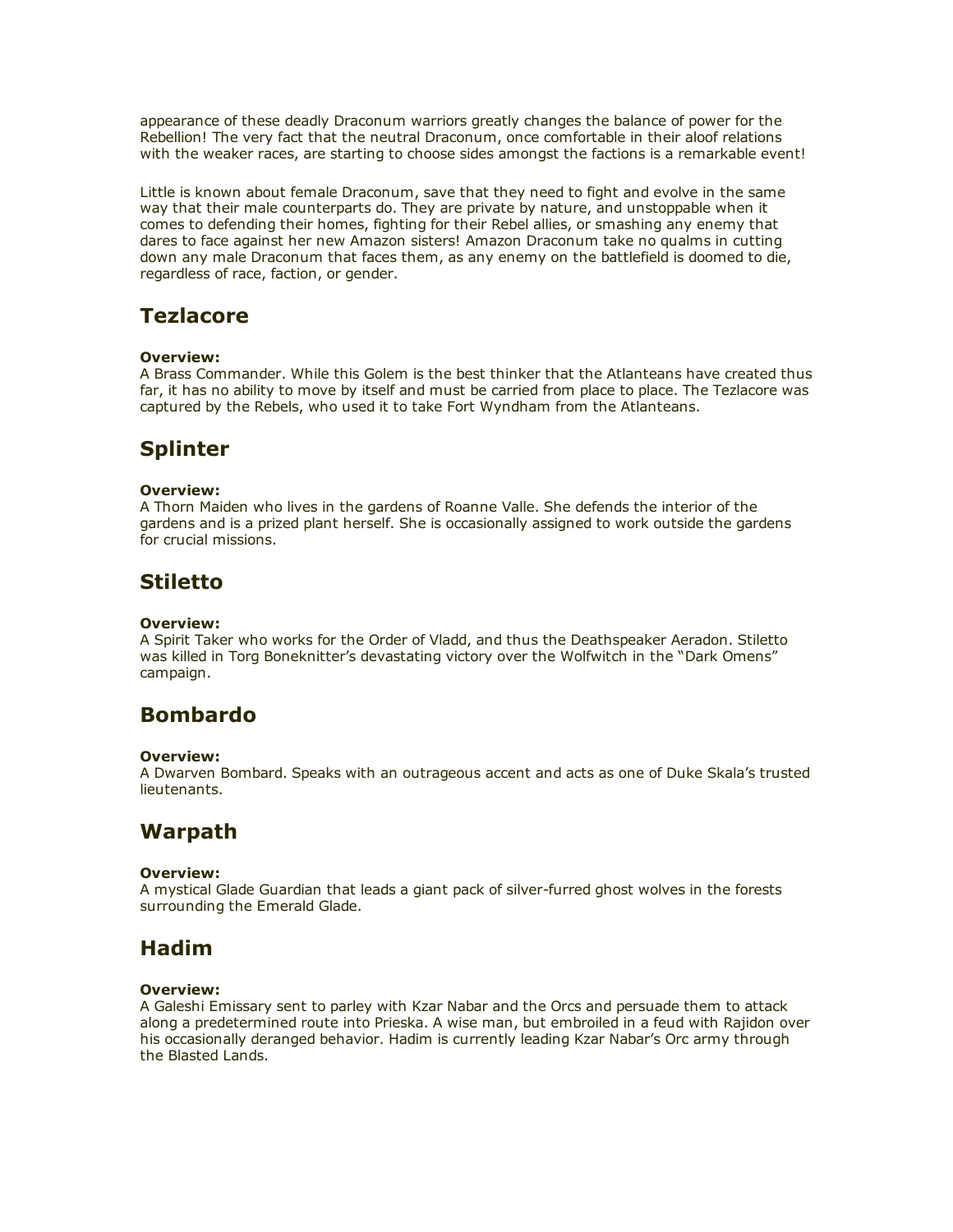## Marrow

Marrow should have (Skeleton) after his name and this correction will be posted soon. He is a Stalking Skeleton and can be brought back with Necromancy normally.

## Overview:

A strangely intelligent Stalking Skeleton who seeks the Vermillion Crown. He has been hounding Darq the Corrupt for months, hoping for an opportunity to steal the ancient artifact back from Darq and return it to its resting place.

## Grizaphus

## Overview:

A Chimeric Worm that is the personal pet of the Shyft Matriarch of the Blue Waters tribe.

## Black Dirge

## Overview:

A Shadow that sings quietly and tunelessly as it hunts down its enemies and frightens them to death.

# Sovalis

## Overview:

A Solonavi Drone who is often used by the Solonavi Addramayla to enact her will on the battlefields of the Land.

# Captain Sarjhet

## Overview:

A Xandressan Captain that piloted her ship, the Black Muse, between the Inland Sea, Atlantis and Windsong Point. Her ship, the flagship of the Malia clan, became the first casualty of the war between the Rebels and the once-neutral Xandressans. Currently a prisoner of Duke Skala.

# Torg Boneknitter

### Overview:

A Medicine Troll who has not yet finished his training with the Dragon Grove. After his victory over the Wolfwitch in the "Dark Omens" campaign, Torg is guarding the Black Pyramid against all comers and desperately waiting for reinforcements to arrive.

# **Wolfwitch**

## Overview:

A Cursed Hag who lives on the slopes of Cainus Mons. Wolfwitch has been driven mad by her dabbling with Necromancy but has gained valuable insights into the dark powers slumbering beneath the earth. Currently lost within the Black Pyramid, possibly never to return.

# Duke Skala

### Overview:

A Khamsin Peacekeeper, once the student of the legendary Aven, who defeated Captain Sarjhet